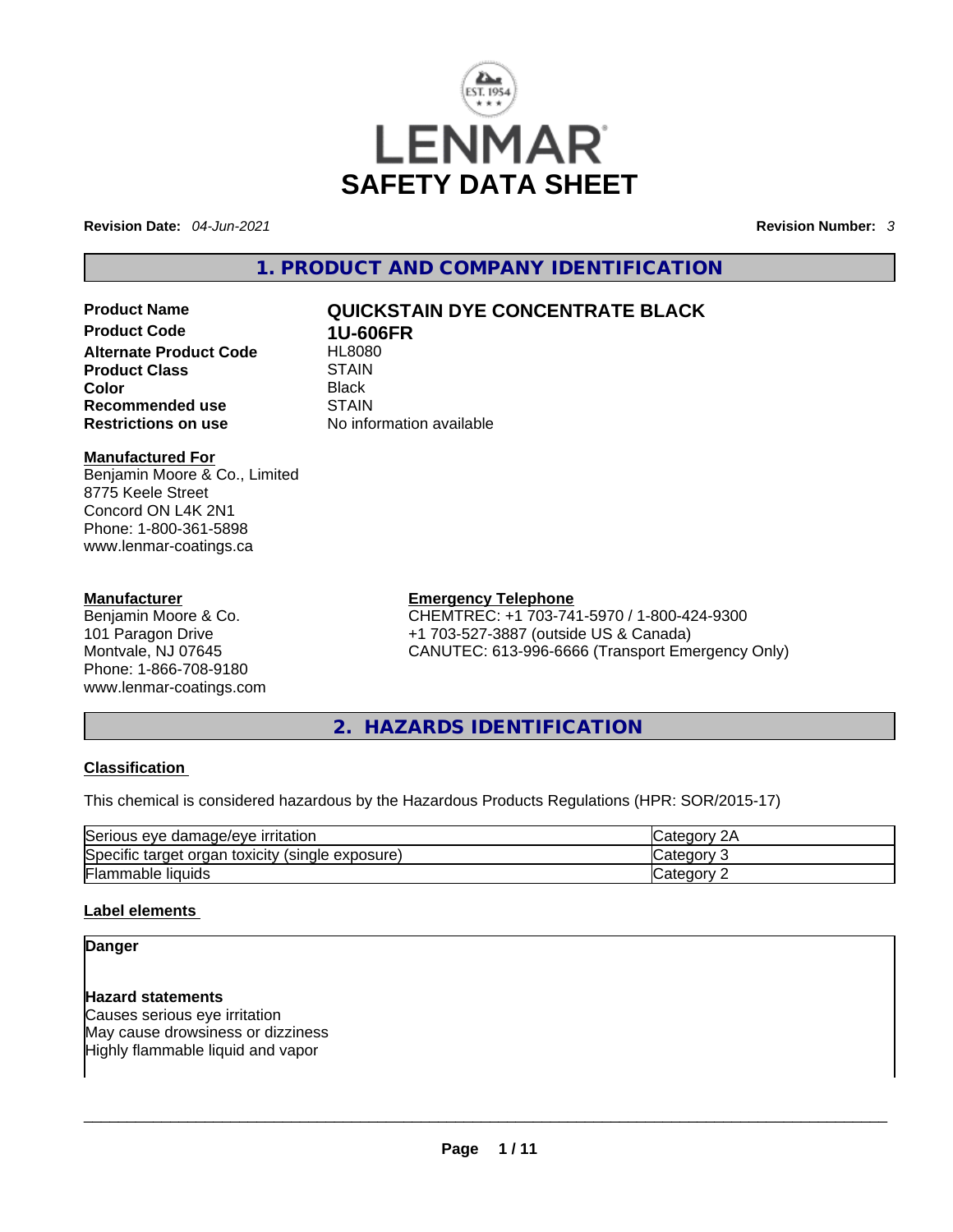#### \_\_\_\_\_\_\_\_\_\_\_\_\_\_\_\_\_\_\_\_\_\_\_\_\_\_\_\_\_\_\_\_\_\_\_\_\_\_\_\_\_\_\_\_\_\_\_\_\_\_\_\_\_\_\_\_\_\_\_\_\_\_\_\_\_\_\_\_\_\_\_\_\_\_\_\_\_\_\_\_\_\_\_\_\_\_\_\_\_\_\_\_\_ **1U-606FR** - **QUICKSTAIN DYE CONCENTRATE BLACK**



**Appearance** liquid **Odor** solvent

#### **Precautionary Statements - Prevention**

Wash face, hands and any exposed skin thoroughly after handling Avoid breathing dust/fume/gas/mist/vapors/spray Use only outdoors or in a well-ventilated area Keep away from heat, hot surfaces, sparks, open flames and other ignition sources. No smoking Keep container tightly closed Ground/bond container and receiving equipment Use explosion-proof electrical/ventilating/lighting/equipment Use only non-sparking tools Take precautionary measures against static discharge Wear protective gloves/protective clothing/eye protection/face protection Keep cool

#### **Eyes**

IF IN EYES: Rinse cautiously with water for several minutes. Remove contact lenses, if present and easy to do. Continue rinsing

If eye irritation persists: Get medical advice/attention

**Skin**

IF ON SKIN (or hair): Remove/Take off immediately all contaminated clothing. Rinse skin with water/shower **Inhalation**

IF INHALED: Remove victim to fresh air and keep at rest in a position comfortable for breathing Call a POISON CENTER or doctor/physician if you feel unwell **Fire**

In case of fire: Use CO2, dry chemical, or foam for extinction

#### **Precautionary Statements - Storage**

Store in a well-ventilated place. Keep container tightly closed Store locked up

#### **Precautionary Statements - Disposal**

Dispose of contents/container to an approved waste disposal plant

#### **Other information**

No information available

| <b>Chemical name</b> | CAS No. | Weight-%     | Hazardous Material<br>registry number<br>(HMIRA registry $#$ ) | Date HMIRA filed and<br>Information Review Act Idate exemption granted<br>(if applicable) |
|----------------------|---------|--------------|----------------------------------------------------------------|-------------------------------------------------------------------------------------------|
| Acetone              | 67-64-1 | $60 - 100\%$ |                                                                |                                                                                           |

# **3. COMPOSITION INFORMATION ON COMPONENTS**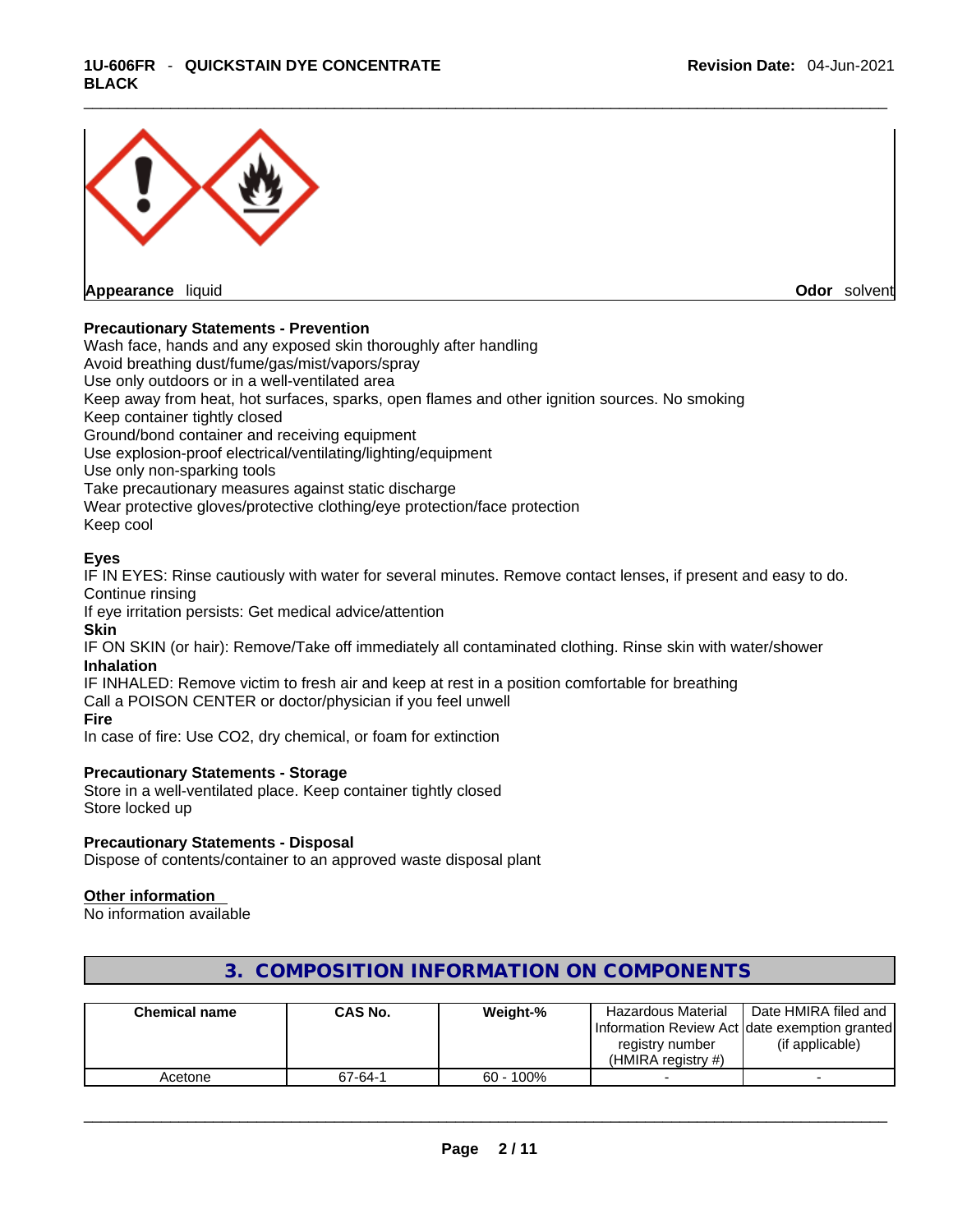| Confidential Business | *The exact percentage ( |
|-----------------------|-------------------------|
| Information note      | trade secret            |

**Confidential Business** \*The exact percentage (concentration) of composition has been withheld as a

**4. FIRST AID MEASURES** 

| <b>General Advice</b>                  | If symptoms persist, call a physician. Show this safety data<br>sheet to the doctor in attendance.                                                                                                                         |
|----------------------------------------|----------------------------------------------------------------------------------------------------------------------------------------------------------------------------------------------------------------------------|
| <b>Eye Contact</b>                     | Immediately flush with plenty of water. After initial flushing,<br>remove any contact lenses and continue flushing for at<br>least 15 minutes. Keep eye wide open while rinsing. If<br>symptoms persist, call a physician. |
| <b>Skin Contact</b>                    | Wash off immediately with soap and plenty of water<br>removing all contaminated clothes and shoes. If skin<br>irritation persists, call a physician.                                                                       |
| <b>Inhalation</b>                      | Move to fresh air. If symptoms persist, call a physician.<br>If not breathing, give artificial respiration. Call a physician<br>immediately.                                                                               |
| Ingestion                              | Clean mouth with water and afterwards drink plenty of<br>water. Do not induce vomiting without medical advice.<br>Never give anything by mouth to an unconscious person.<br>Consult a physician.                           |
| <b>Protection Of First-Aiders</b>      | Use personal protective equipment.                                                                                                                                                                                         |
| <b>Most Important Symptoms/Effects</b> | No information available.                                                                                                                                                                                                  |
| <b>Notes To Physician</b>              | Treat symptomatically.                                                                                                                                                                                                     |
|                                        |                                                                                                                                                                                                                            |

**5. FIRE-FIGHTING MEASURES** 

| <b>Flammable Properties</b>                           | Vapors may travel considerable distance to a source of<br>ignition and flash back. Vapors may cause flash fire.                                        |
|-------------------------------------------------------|--------------------------------------------------------------------------------------------------------------------------------------------------------|
| <b>Suitable Extinguishing Media</b>                   | Foam, dry powder or water. Use extinguishing measures<br>that are appropriate to local circumstances and the<br>surrounding environment.               |
| Protective equipment and precautions for firefighters | As in any fire, wear self-contained breathing apparatus<br>pressure-demand, MSHA/NIOSH (approved or equivalent)<br>and full protective gear.           |
| <b>Hazardous combustion products</b>                  | Burning may result in carbon dioxide, carbon monoxide<br>and other combustion products of varying composition<br>which may be toxic and/or irritating. |
| <b>Specific Hazards Arising From The Chemical</b>     | Flammable. Flash back possible over considerable<br>distance. Keep product and empty container away from                                               |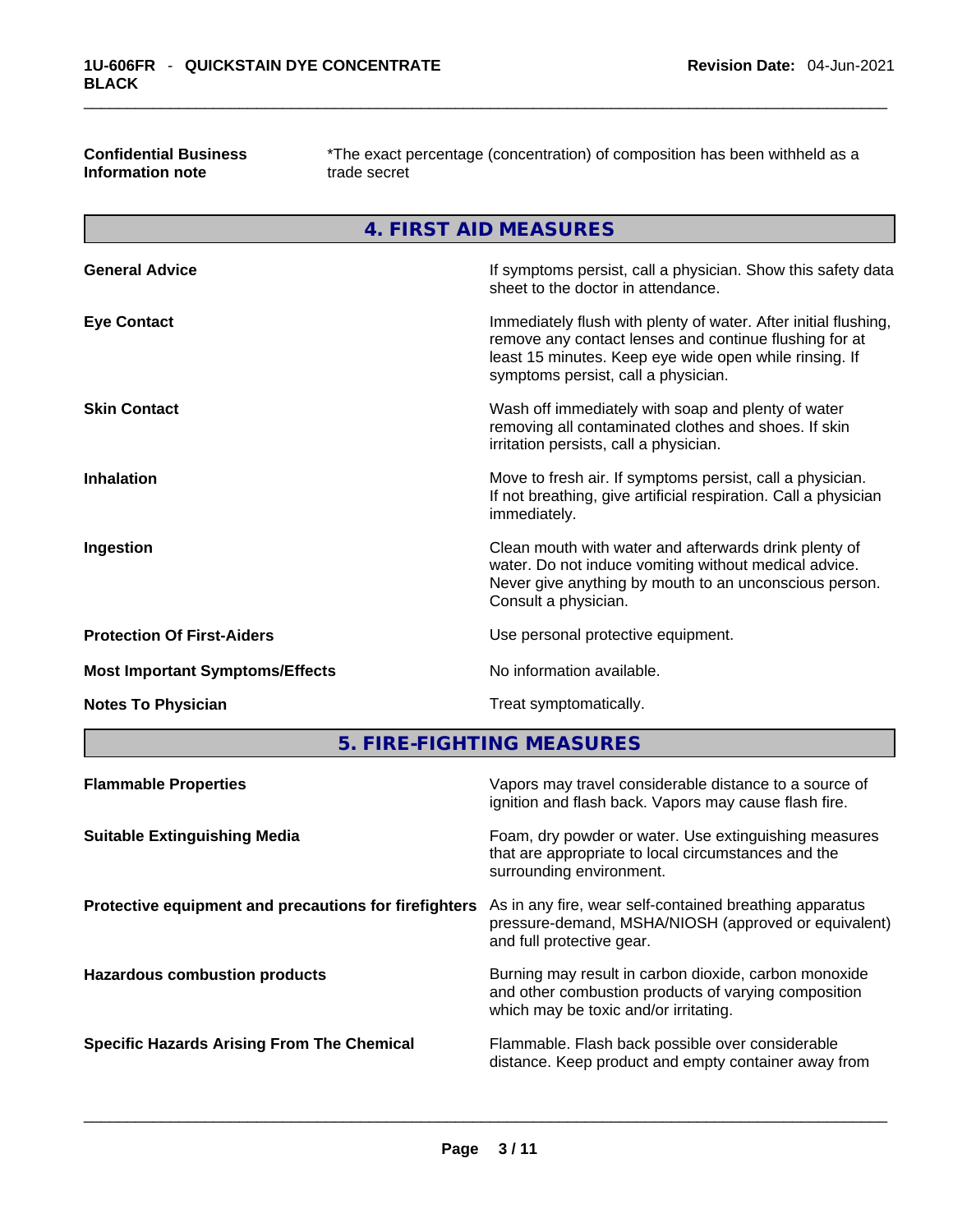|                                                                                  | heat and sources of ignition. Closed containers may<br>rupture if exposed to fire or extreme heat. Thermal<br>decomposition can lead to release of irritating gases and<br>vapors. |
|----------------------------------------------------------------------------------|------------------------------------------------------------------------------------------------------------------------------------------------------------------------------------|
| Sensitivity to mechanical impact                                                 | No                                                                                                                                                                                 |
| Sensitivity to static discharge                                                  | Yes                                                                                                                                                                                |
| <b>Flash Point Data</b><br>Flash point (°F)<br>Flash Point (°C)<br><b>Method</b> | 3<br>$-16$<br><b>PMCC</b>                                                                                                                                                          |
| <b>Flammability Limits In Air</b>                                                |                                                                                                                                                                                    |
| Lower flammability limit:<br><b>Upper flammability limit:</b>                    | Not available<br>Not available                                                                                                                                                     |
| <b>Flammability: 3</b><br><b>NFPA</b><br>Health: 1                               | <b>Instability: 0</b><br><b>Special: Not Applicable</b>                                                                                                                            |
| <b>NFPA Legend</b><br>0 - Not Hazardous                                          |                                                                                                                                                                                    |

- 1 Slightly
- 2 Moderate
- 3 High
- 4 Severe

*The ratings assigned are only suggested ratings, the contractor/employer has ultimate responsibilities for NFPA ratings where this system is used.* 

*Additional information regarding the NFPA rating system is available from the National Fire Protection Agency (NFPA) at www.nfpa.org.* 

# **6. ACCIDENTAL RELEASE MEASURES**

| Remove all sources of ignition. Take precautions to<br>prevent flashback. Ground and bond all containers and<br>handling equipment. Take precautionary measures against<br>static discharges. Ensure adequate ventilation. Avoid<br>contact with skin, eyes and clothing. Use personal<br>protective equipment.  |
|------------------------------------------------------------------------------------------------------------------------------------------------------------------------------------------------------------------------------------------------------------------------------------------------------------------|
| Prevent further leakage or spillage if safe to do so. Do not<br>allow material to contaminate ground water system.<br>Prevent product from entering drains. Do not flush into<br>surface water or sanitary sewer system. Local authorities<br>should be advised if significant spillages cannot be<br>contained. |
| See Section 12 for additional Ecological Information.                                                                                                                                                                                                                                                            |
| Dam up. Soak up with inert absorbent material. Use a<br>non-sparking or explosion proof means to transfer material<br>to a sealed, appropriate container for disposal. Clean<br>contaminated surface thoroughly.                                                                                                 |
|                                                                                                                                                                                                                                                                                                                  |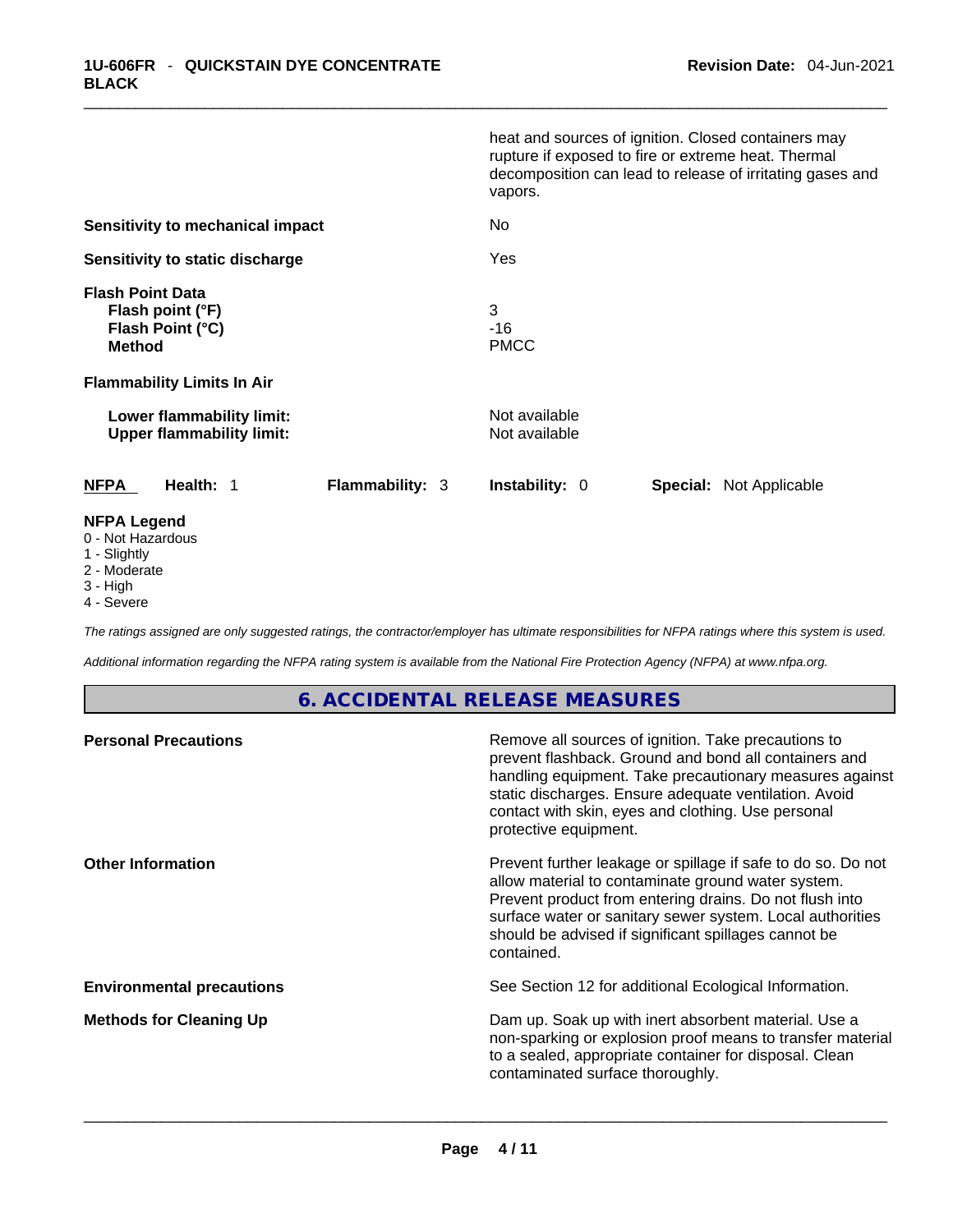# **7. HANDLING AND STORAGE**

| <b>Handling</b>               | Avoid contact with skin, eyes and clothing. Wear personal<br>protective equipment. Do not breathe vapors or spray mist.<br>Use only in ventilated areas. Prevent vapor build-up by<br>providing adequate ventilation during and after use.                                                                                                                                                                                                           |
|-------------------------------|------------------------------------------------------------------------------------------------------------------------------------------------------------------------------------------------------------------------------------------------------------------------------------------------------------------------------------------------------------------------------------------------------------------------------------------------------|
|                               | Take precautionary measures against static discharges.<br>To avoid ignition of vapors by static electricity discharge,<br>all metal parts of the equipment must be grounded. Keep<br>away from heat, sparks and flame. Do not smoke.<br>Extinguish all flames and pilot lights, and turn off stoves,<br>heaters, electric motors and other sources of ignition<br>during use and until all vapors are gone. Ignition and/or<br>flash back may occur. |
| <b>Storage</b>                | Keep containers tightly closed in a dry, cool and<br>well-ventilated place. Keep away from heat. Keep away<br>from open flames, hot surfaces and sources of ignition.<br>Keep in properly labeled containers. Keep out of the reach<br>of children.                                                                                                                                                                                                  |
| <b>Incompatible Materials</b> | Incompatible with strong acids and bases and strong<br>oxidizing agents.                                                                                                                                                                                                                                                                                                                                                                             |

# **8. EXPOSURE CONTROLS/PERSONAL PROTECTION**

## **Exposure Limits**

| <b>Chemical name</b>                                              | <b>ACGIH TLV</b> | <b>Alberta</b>                | <b>British Columbia</b>                                                                               | <b>Ontario</b> | Quebec                                                       |
|-------------------------------------------------------------------|------------------|-------------------------------|-------------------------------------------------------------------------------------------------------|----------------|--------------------------------------------------------------|
| Acetone                                                           | STEL: 500 ppm    | 500 ppm - TWA                 | 250 ppm - TWA                                                                                         | 250 ppm - TWA  | 500 ppm - TWAEV                                              |
|                                                                   | TWA: 250 ppm     | 1200 mg/m <sup>3</sup> - TWA  | 500 ppm - STEL                                                                                        | 500 ppm - STEL | 1190 mg/m $3$ - TWAEV                                        |
|                                                                   |                  | 750 ppm - STEL                |                                                                                                       |                | 1000 ppm - $STEV$                                            |
|                                                                   |                  | 1800 mg/m <sup>3</sup> - STEL |                                                                                                       |                | 2380 mg/m <sup>3</sup> - STEV                                |
| Legend                                                            |                  |                               |                                                                                                       |                |                                                              |
| ACGIH - American Conference of Governmental Industrial Hygienists |                  |                               |                                                                                                       |                |                                                              |
| Alberta - Alberta Occupational Exposure Limits                    |                  |                               |                                                                                                       |                |                                                              |
| British Columbia - British Columbia Occupational Exposure Limits  |                  |                               |                                                                                                       |                |                                                              |
| Ontario - Ontario Occupational Exposure Limits                    |                  |                               |                                                                                                       |                |                                                              |
| Quebec - Quebec Occupational Exposure Limits                      |                  |                               |                                                                                                       |                |                                                              |
| N/E - Not established                                             |                  |                               |                                                                                                       |                |                                                              |
| <b>Engineering Measures</b>                                       |                  |                               | Ensure adequate ventilation, especially in confined areas.                                            |                |                                                              |
| <b>Personal Protective Equipment</b>                              |                  |                               |                                                                                                       |                |                                                              |
| <b>Eye/Face Protection</b>                                        |                  |                               | Safety glasses with side-shields. If splashes are likely to                                           |                |                                                              |
|                                                                   |                  |                               | occur, wear: Tightly fitting safety goggles                                                           |                |                                                              |
|                                                                   |                  |                               |                                                                                                       |                |                                                              |
| <b>Skin Protection</b>                                            |                  |                               | Protective gloves and impervious clothing.<br>Use only with adequate ventilation. In operations where |                |                                                              |
| <b>Respiratory Protection</b>                                     |                  |                               |                                                                                                       |                |                                                              |
|                                                                   |                  |                               | exposure limits are exceeded, use a NIOSH approved                                                    |                |                                                              |
|                                                                   |                  |                               |                                                                                                       |                | respirator that has been selected by a technically qualified |
|                                                                   |                  |                               |                                                                                                       |                | person for the specific work conditions. When spraying the   |
|                                                                   |                  |                               |                                                                                                       |                |                                                              |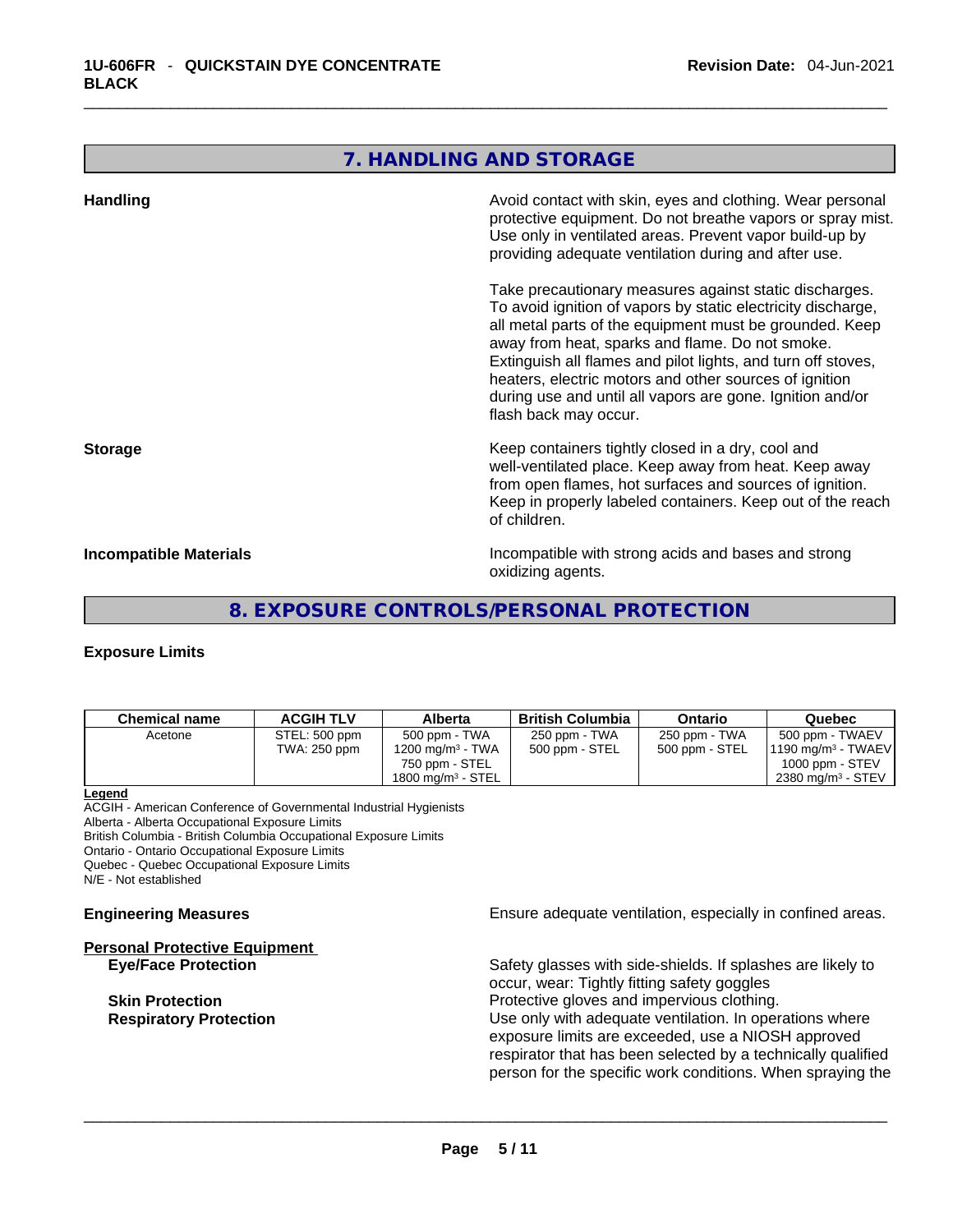product or applying in confined areas, wear a NIOSH approved respirator specified for paint spray or organic vapors.

**Hygiene Measures Avoid contact with skin, eyes and clothing. Remove and Avoid contact with skin, eyes and clothing. Remove and** wash contaminated clothing before re-use. Wash thoroughly after handling.

# **9. PHYSICAL AND CHEMICAL PROPERTIES**

**Appearance** liquid **Odor** solvent **Odor Threshold** No information available **Density (lbs/gal)** 6.6 - 6.7 **Specific Gravity** 0.79 - 0.81 **pH pH** *No* information available **Viscosity (cps) Viscosity (cps) No information available Solubility(ies)** No information available in the solution of the solution of the solution available in the solution of the solution of the solution of the solution of the solution of the solution of the solution of the so **Water solubility No information available No information available Evaporation Rate No information available No information available Vapor pressure No information available No information available Vapor density No information available No information available Wt. % Solids** 0 - 10 **Vol. % Solids** 0 - 10 **Wt. % Volatiles Vol. % Volatiles** 90 - 100 **VOC Regulatory Limit (g/L)** 0 **Boiling Point (°F)** 136 **Boiling Point (°C)** 58 **Freezing point (°F)** No information available **Freezing Point (°C)** No information available **Flash point (°F)** 3 **Flash Point (°C)** -16 **Method** PMCC **Flammability (solid, gas)**<br> **Upper flammability limit:**<br>
Upper flammability limit: **Upper flammability limit:**<br> **Lower flammability limit:**<br>
Not applicable<br>
Not applicable **Lower flammability limit:**<br> **Autoignition Temperature (°F)** Not applicable Not applicable in the Muslim Muslim Available **Autoignition Temperature (°F)**<br> **Autoignition Temperature (°C)** No information available **Autoignition Temperature (°C) Decomposition Temperature (°F)** No information available **Decomposition Temperature (°C)** No information available **Partition coefficient** No information available

# **10. STABILITY AND REACTIVITY**

**Reactivity Not Applicable Not Applicable** 

**Chemical Stability Stability** Stable under normal conditions. Hazardous polymerisation does not occur.

**Conditions to avoid Conditions to avoid Conditions keep** away from open flames, hot surfaces, static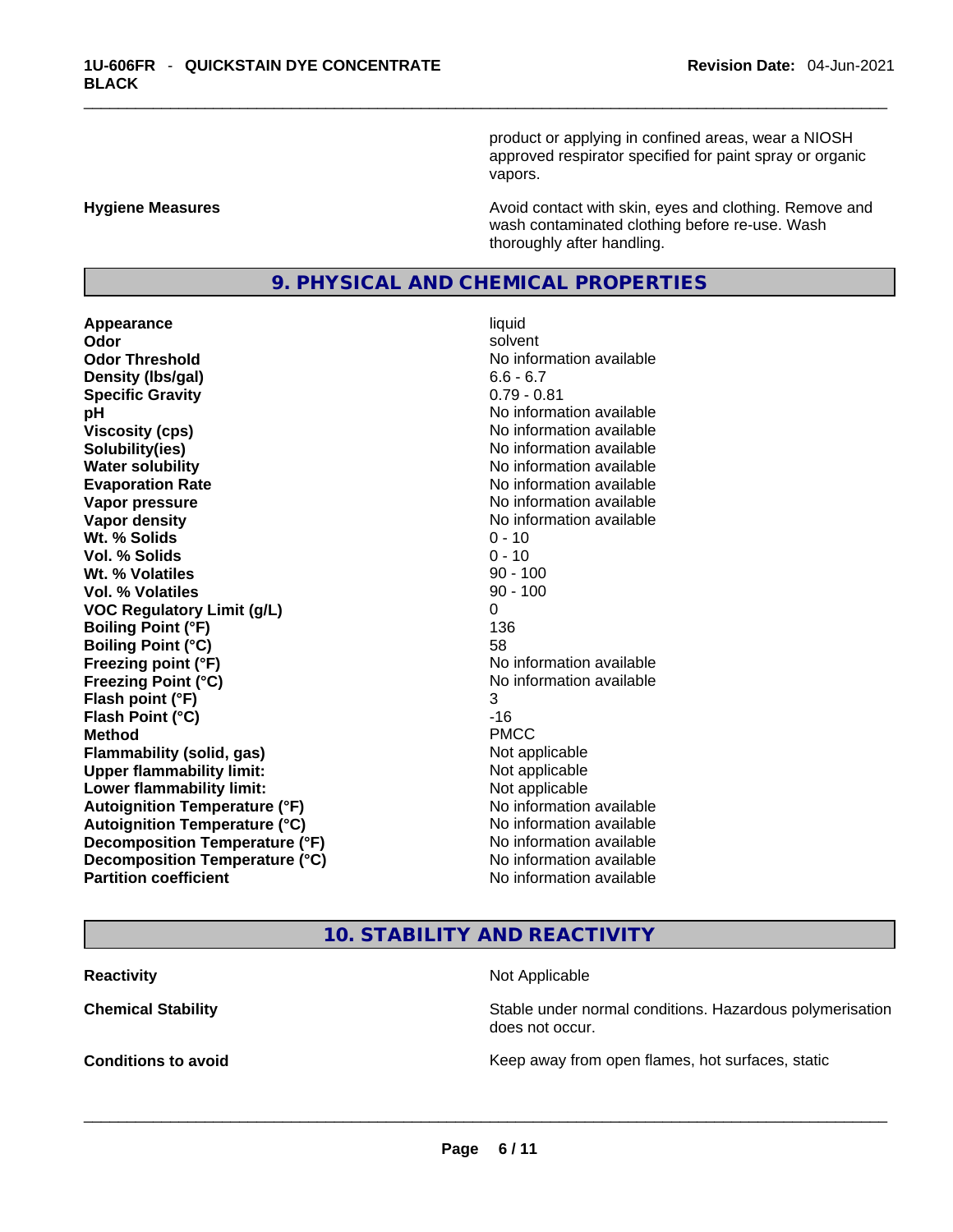electricity and sources of ignition. Sparks. Elevated temperature.

**Incompatible Materials Incompatible with strong acids and bases and strong** oxidizing agents.

**Hazardous Decomposition Products** Thermal decomposition can lead to release of irritating gases and vapors.

**Possibility of hazardous reactions** None under normal conditions of use.

## **11. TOXICOLOGICAL INFORMATION**

#### **Product Information Information on likely routes of exposure**

**Acute Toxicity** 

**Principal Routes of Exposure Exposure** Eye contact, skin contact and inhalation.

**Product Information Repeated or prolonged exposure to organic solvents may** lead to permanent brain and nervous system damage. Intentional misuse by deliberately concentrating and inhaling vapors may be harmful or fatal.

#### **Symptoms related to the physical,chemical and toxicological characteristics**

**Symptoms No information available** 

#### **Delayed and immediate effects as well as chronic effects from short and long-term exposure**

| Eye contact                     | Contact with eyes may cause irritation.                     |
|---------------------------------|-------------------------------------------------------------|
| <b>Skin contact</b>             | May cause skin irritation and/or dermatitis. Prolonged skin |
|                                 | contact may defat the skin and produce dermatitis.          |
| <b>Inhalation</b>               | Harmful by inhalation. High vapor / aerosol concentrations  |
|                                 | are irritating to the eyes, nose, throat and lungs and may  |
|                                 | cause headaches, dizziness, drowsiness,                     |
|                                 | unconsciousness, and other central nervous system           |
|                                 | effects.                                                    |
| Ingestion                       | Harmful if swallowed. Ingestion may cause irritation to     |
|                                 | mucous membranes. Small amounts of this product             |
|                                 | aspirated into the respiratory system during ingestion or   |
|                                 | vomiting may cause mild to severe pulmonary injury,         |
|                                 | possibly progressing to death.                              |
| <b>Sensitization</b>            | No information available.                                   |
| <b>Neurological Effects</b>     | No information available.                                   |
| <b>Mutagenic Effects</b>        | No information available.                                   |
| <b>Reproductive Effects</b>     | No information available.                                   |
| <b>Developmental Effects</b>    | No information available.                                   |
| <b>Target organ effects</b>     | No information available.                                   |
| <b>STOT - single exposure</b>   | May cause disorder and damage to the, Respiratory           |
|                                 | system, Central nervous system.                             |
| <b>STOT - repeated exposure</b> | Causes damage to organs through prolonged or repeated       |
|                                 | exposure if inhaled, May cause disorder and damage to       |
|                                 |                                                             |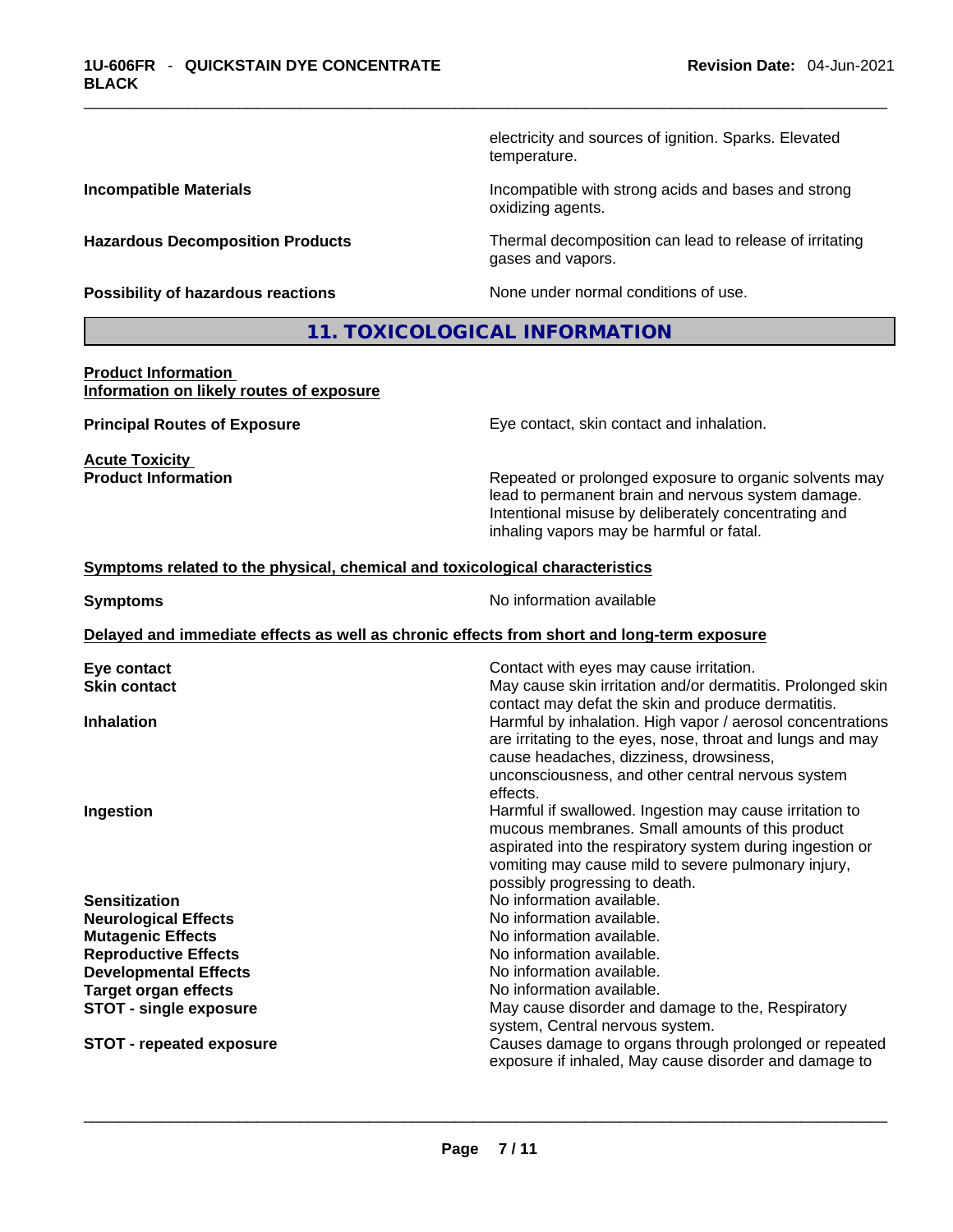|                          | the, liver, kidney, spleen, blood.                      |
|--------------------------|---------------------------------------------------------|
| Other adverse effects    | No information available.                               |
| <b>Aspiration Hazard</b> | May be harmful if swallowed and enters airways. Small   |
|                          | amounts of this product aspirated into the respiratory  |
|                          | system during ingestion or vomiting may cause mild to   |
|                          | severe pulmonary injury, possibly progressing to death. |
|                          |                                                         |

#### **Numerical measures of toxicity**

**The following values are calculated based on chapter 3.1 of the GHS document**

| ATEmix (oral)                        | 5981 mg/kg   |
|--------------------------------------|--------------|
| <b>ATEmix (dermal)</b>               | 3094 mg/ka   |
| <b>ATEmix (inhalation-dust/mist)</b> | 103.3 $mg/L$ |

#### **Component Information**

| Chemical name | Oral LD50             | Dermal LD50             | <b>Inhalation LC50</b>                  |
|---------------|-----------------------|-------------------------|-----------------------------------------|
| Acetone       | ' Rat<br>= 5800 mg/kg | (Rabbit)<br>15700 mg/kg | $= 50100$ mg/m <sup>3</sup><br>「Rat)8 h |
| 67-64-1       |                       |                         |                                         |

#### **Chronic Toxicity**

#### **Carcinogenicity**

*There are no known carcinogenic chemicals in this product above reportable levels.* 

**12. ECOLOGICAL INFORMATION** 

#### **Ecotoxicity Effects**

The environmental impact of this product has not been fully investigated.

#### **Product Information**

#### **Acute Toxicity to Fish**

No information available

#### **Acute Toxicity to Aquatic Invertebrates**

No information available

#### **Acute Toxicity to Aquatic Plants**

No information available

#### **Persistence / Degradability**

No information available.

#### **Bioaccumulation**

# There is no data for this product. \_\_\_\_\_\_\_\_\_\_\_\_\_\_\_\_\_\_\_\_\_\_\_\_\_\_\_\_\_\_\_\_\_\_\_\_\_\_\_\_\_\_\_\_\_\_\_\_\_\_\_\_\_\_\_\_\_\_\_\_\_\_\_\_\_\_\_\_\_\_\_\_\_\_\_\_\_\_\_\_\_\_\_\_\_\_\_\_\_\_\_\_\_ **Mobility in Environmental Media**

No information available.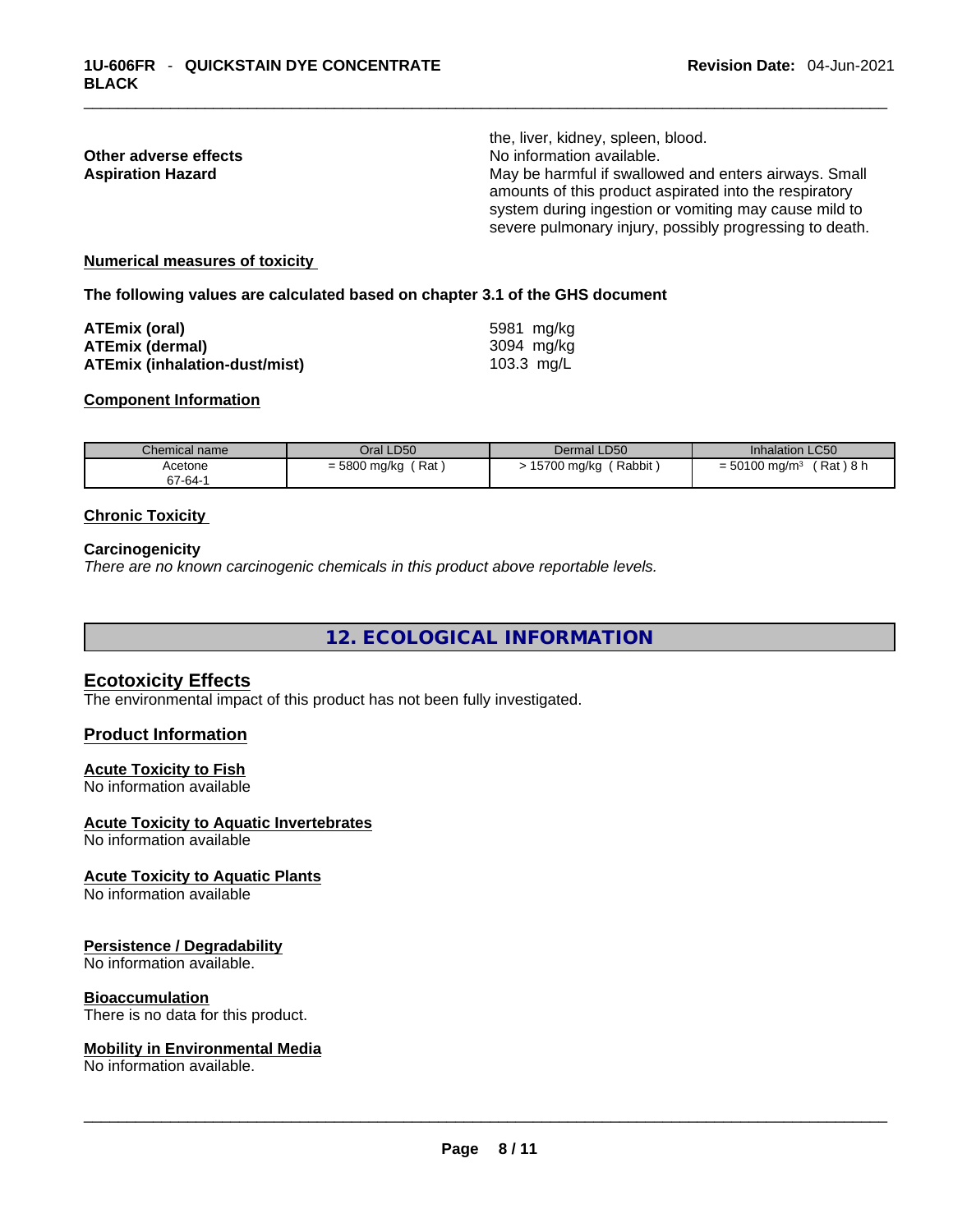**Ozone** No information available

#### **Component Information**

#### **Acute Toxicity to Fish**

Acetone LC50: 8300 (Bluegill - 96 hr.) mg/L

#### **Acute Toxicity to Aquatic Invertebrates**

Acetone EC50: 12600 mg/L (Daphnia magna - 48 hr.)

#### **Acute Toxicity to Aquatic Plants**

No information available

# **13. DISPOSAL CONSIDERATIONS**

**Waste Disposal Method** Dispose of in accordance with federal, state, provincial, and local regulations. Local requirements may vary, consult your sanitation department or state-designated environmental protection agency for more disposal options.

**Empty Container Warning <b>Emptied** Containers may retain product residue. Follow label warnings even after container is emptied. Residual vapors may explode on ignition.

**14. TRANSPORT INFORMATION** 

**TDG Proper Shipping Name** PAINT **Hazard class** 3 **UN-No.** UN1263 **Packing Group III Description** UN1263, PAINT, 3, II **ICAO / IATA CONTACTER CONTACTER INCOVER THE CONTACT CONTACT CONTACT OF INCOVERTING** 

**IMDG / IMO** Contact the preparer for further information. \_\_\_\_\_\_\_\_\_\_\_\_\_\_\_\_\_\_\_\_\_\_\_\_\_\_\_\_\_\_\_\_\_\_\_\_\_\_\_\_\_\_\_\_\_\_\_\_\_\_\_\_\_\_\_\_\_\_\_\_\_\_\_\_\_\_\_\_\_\_\_\_\_\_\_\_\_\_\_\_\_\_\_\_\_\_\_\_\_\_\_\_\_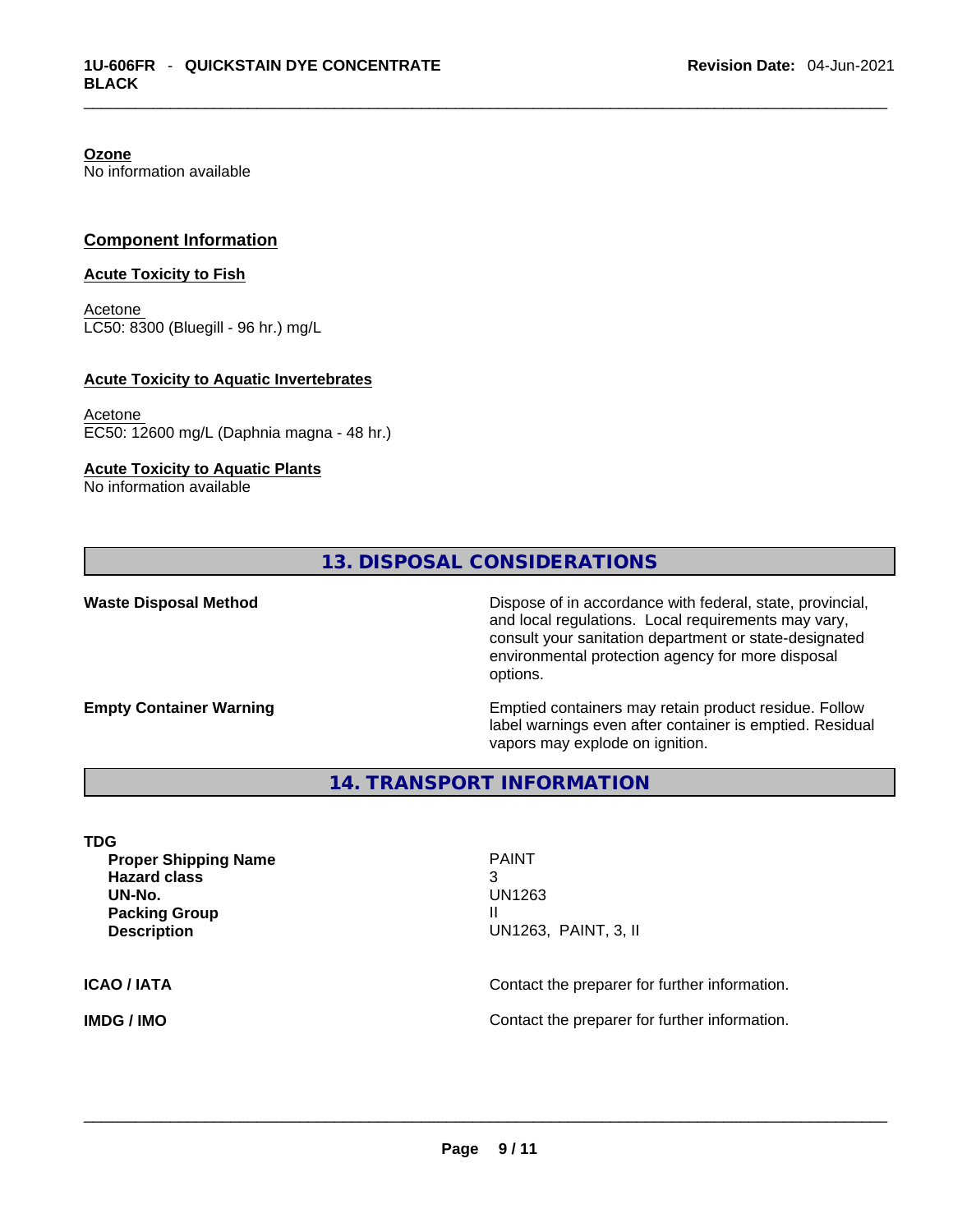# **15. REGULATORY INFORMATION**

#### **International Inventories**

| <b>TSCA: United States</b> | Yes - All components are listed or exempt. |
|----------------------------|--------------------------------------------|
| <b>DSL: Canada</b>         | Yes - All components are listed or exempt. |

#### **National Pollutant Release Inventory (NPRI)**

#### **NPRI Parts 1- 4**

This product contains the following Parts 1-4 NPRI chemicals:

*None*

#### **NPRI Part 5**

This product contains the following NPRI Part 5 Chemicals:

*None*

#### **WHMIS Regulatory Status**

This product has been classified in accordance with the hazard criteria of the Hazardous Products Regulations (HPR) and the SDS contains all the information required by the HPR.



- 1 Slight Hazard
- 2 Moderate Hazard
- 3 Serious Hazard
- 4 Severe Hazard
- **Chronic Hazard**

X - Consult your supervisor or S.O.P. for "Special" handling instructions.

*Note: The PPE rating has intentionally been left blank. Choose appropriate PPE that will protect employees from the hazards the material will present under the actual normal conditions of use.* 

*Caution: HMISÒ ratings are based on a 0-4 rating scale, with 0 representing minimal hazards or risks, and 4 representing significant hazards or risks. Although HMISÒ ratings are not required on MSDSs under 29 CFR 1910.1200, the preparer, has chosen to provide them. HMISÒ ratings are to be used only in conjunction with a fully implemented HMISÒ program by workers who have received appropriate HMISÒ training. HMISÒ is a registered trade and service mark of the NPCA. HMISÒ materials may be purchased exclusively from J. J. Keller (800) 327-6868.* 

 **WARNING!** If you scrape, sand, or remove old paint, you may release lead dust. LEAD IS TOXIC. EXPOSURE TO LEAD DUST CAN CAUSE SERIOUS ILLNESS, SUCH AS BRAIN DAMAGE, ESPECIALLY IN CHILDREN. PREGNANT WOMEN SHOULD ALSO AVOID EXPOSURE.Wear a NIOSH approved respirator to control lead exposure. Clean up carefully with a HEPA vacuum and a wet mop. Before you start, find out how to protect yourself and your family by logging onto Health Canada at

http://www.hc-sc.gc.ca/ewh-semt/contaminants/lead-plomb/asked\_questions-questions\_posees-eng.php.